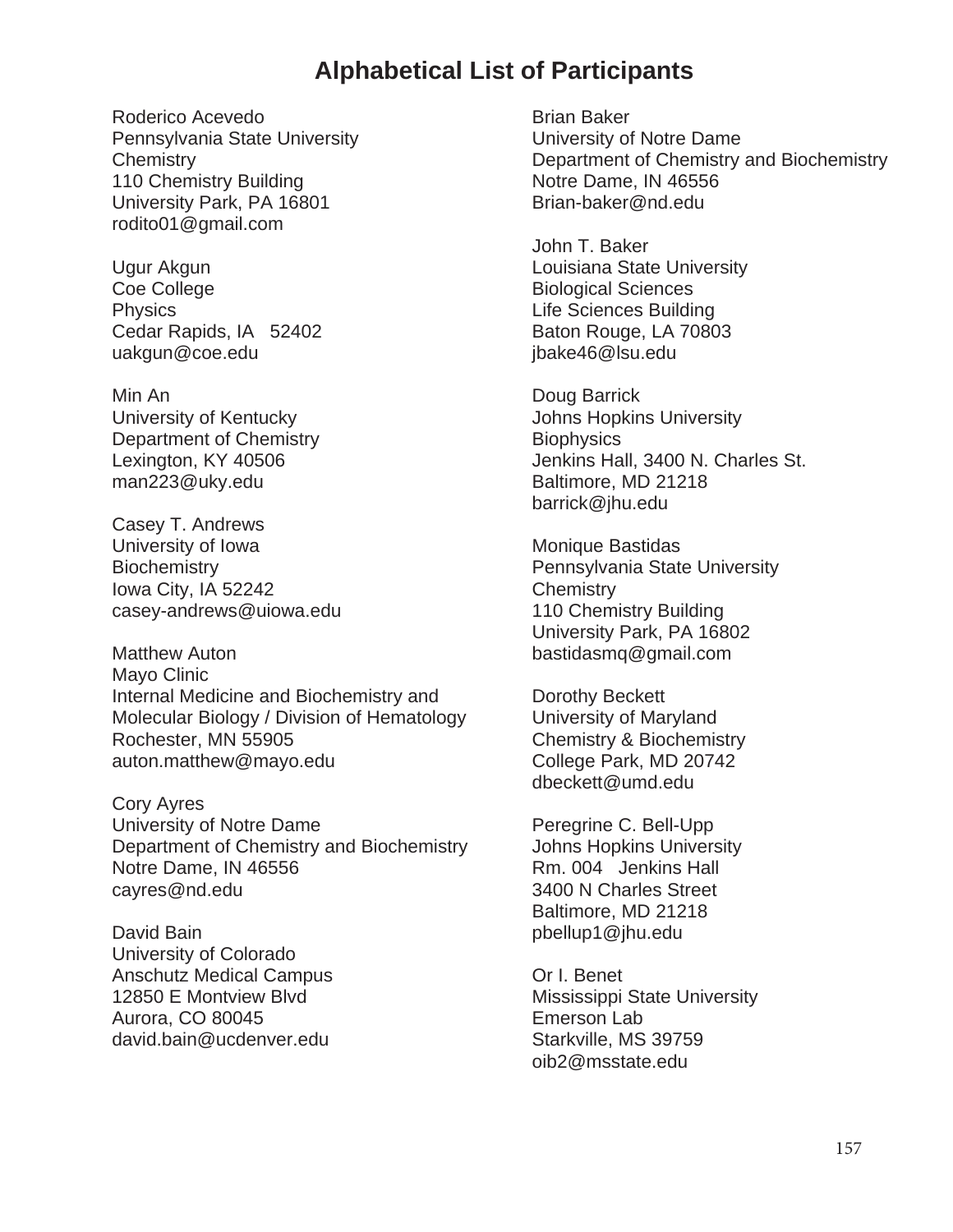Yogini Bhavsar-Jog University of Mississippi Chemistry and Biochemistry. Box 803 University, MS 38677 bhavsar.yogini@gmail.com

Luis M. Blancas-Mejia Mayo Clinic Biochemistry and Molecular Biology 200 First St. SW Guggenheim 1518 Rochester, MN 55905 blancasmejia.luis@mayo.edu

Sydney J. Blevins Notre Dame Chemistry and Biochemistry Notre Dame, IN 46556 sblevins@nd.edu

Sarah E. Bondos Texas A&M Health Science Center Molecular and Cellular Medicine College Station, TX 77845 sebondos@tamhsc.edu

Micayla A. Bowman University of Notre Dame Department of Chemistry and Biochemistry Notre Dame, IN 46556 mbowman3@nd.edu

Hiromi S. Brown Louisiana State University Biological Sciences Baton Rouge, LA 70803 hbrown5@tigers.lsu.edu

Reid Brown University of Iowa **Biochemistry** Iowa City, IA 52242 reid-brown@uiowa.edu

Jose A. Caro Johns Hopkins University **Biophysics** 3621 Roland Ave #1 Baltimore, MD 21211 tuticaro@gmail.com

Carlos A. Castaneda University of Maryland Chemistry and Biochemistry, Bldg 296 Biomolecular Sciences College Park, MD 20742 carlos.a.castaneda@gmail.com

Catherine T. Chaton University of Cincinnati Molecular Genetics ML0524 231 Albert Sabin Way Cincinnati, OH 45267 chatonc@mail.uc.edu

Chen Chen Purdue University Medicinal Chemistry and Molecular Pharmacology 221 W Wood ST Apt 9 West Lafayette, IN 47906 chen991@purdue.edu

Kelly A. Churion Texas A&M University Molecular and Cellular Medicine, 1114 440 Reynolds Medical Bldg College Station, TX 77843 franceschi@neo.tamu.edu

Patricia L. Clark University of Notre Dame Chemistry & Biochemistry 251 Nieuwland Science Hall Notre Dame, IN 46556 Pclark1@nd.edu

James L. Cole University of Connecticut MCB U-3125 91 N. Eagleville Road Storrs, CT 06269 james.cole@uconn.edu

Kelly J. Collins University of Cincinnati Molecular Genetics, Biochemistry, and Microbiology Cincinnati, OH 45267 kelly.reneau.collins@gmail.com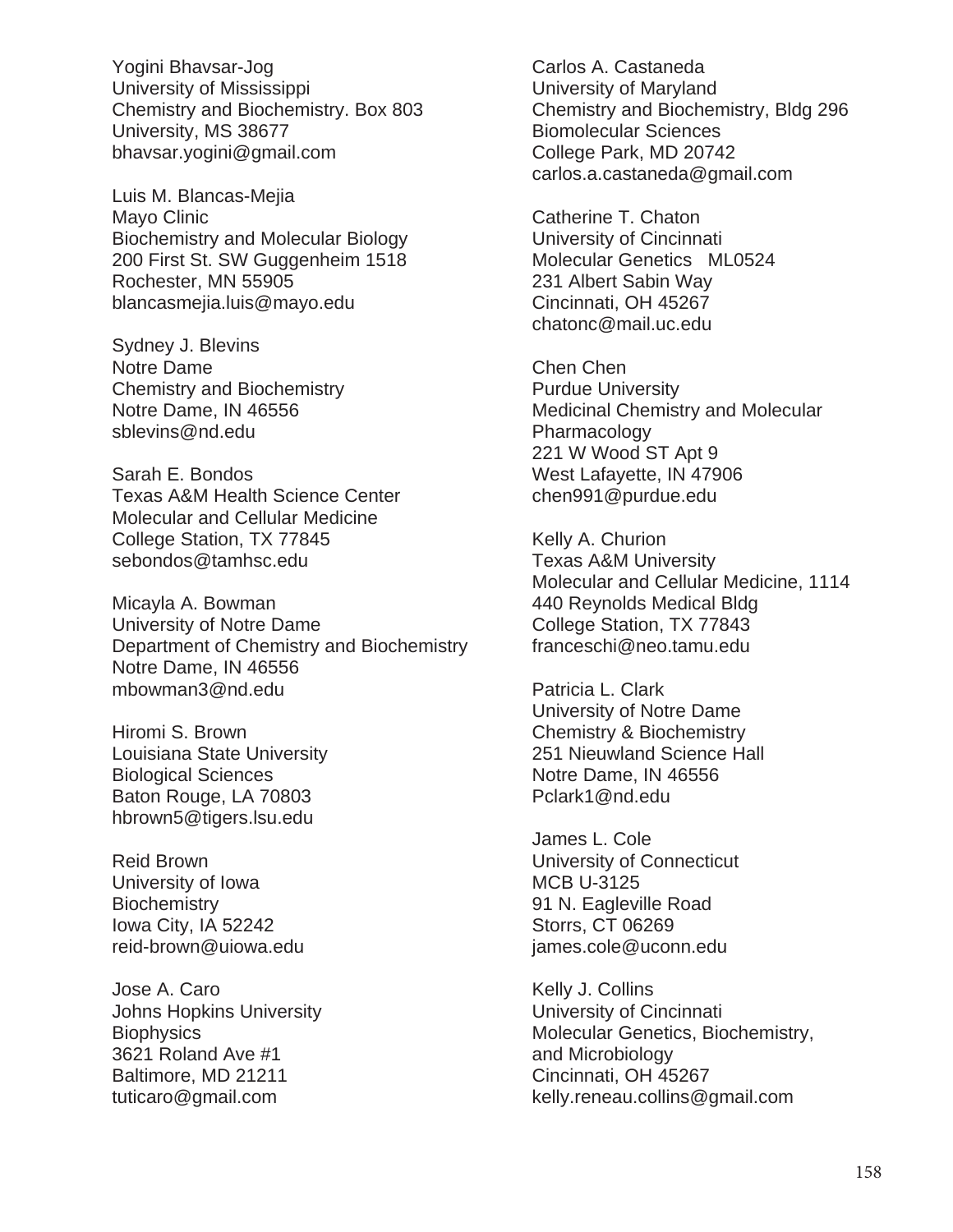Keith Connaghan University of Colorado Anschutz Medical Campus Dept. of Pharmaceutical Sciences Aurora, CO 80045 keith.connaghan@ucdenver.edu

Erik C. Cook University of Kentucky Molecular & Cellular Biochemistry, Box 228 741 S. Limestone Lexington, KY 40536 ecco223@g.uky.edu

Valeria A. Copello Southern Illinois University Chemistry & Biochemistry, 4409 Neckers 224 1245 Lincoln Dr. Carbondale, IL 62901 perez@siu.edu

Peter Cornish University of Missouri **Biochemistry** 117 Schweitzer Hall Columbia, MO 65211 cornishp@missouri.edu

Jack Correia University of Mississippi Medical Center **Biochemistry** 2500 N State St Jackson, MS 39216 jcorreia@umc.edu

Trevor P. Creamer University of Kentucky Molecular & Cellular Biochemistry 741 S. Limestone Street Lexington, KY 40536 Trevor.Creamer@uky.edu

Margaret A. Daugherty Colorado College Chemistry and Biochemistry 14 E. Cache La Poudre ST Colorado Springs, CO 80918 margaret.daugherty@coloradocollege.edu

Rolando W. De Angelis University of Colorado Anschutz Medical Campus Dept. of Pharmaceutical Sciences, C238 12850 Montview Blvd Aurora, CO 80045 rolando.deangelis@ucdenver.edu

Gregory DeKoster Washington University School of Medicine Dept. of Biochemistry & Molecular Biophysics 8231 660 S. Euclid Ave. St. Louis, MO 63110 dekoster@biochem.wustl.edu

Jason E. DeRouchey University of Kentucky **Chemistry** 125 Chem-Phys Bldg Lexington, KY 40506 derouchey@uky.edu

Enrico Di Cera Saint Louis University Biochemistry and Molecular Biology St Louis, MO 63104 enrico@slu.edu

John D. Dignam University of Toledo College of Medicine Biochemistry and Cancer Biology 3000 Arlington Ave. Toledo, OH 43614 david.dignam@utoledo.edu

Brian M. Doctrow Johns Hopkins University Biophysics, Jenkins Hall 3400 N. Charles St. Baltimore, MD 21218 bdoctrow@jhu.edu

David E. Draper Johns Hopkins University **Chemistry** 3400 N Charles St Baltimore, MD 21210 draper@jhu.edu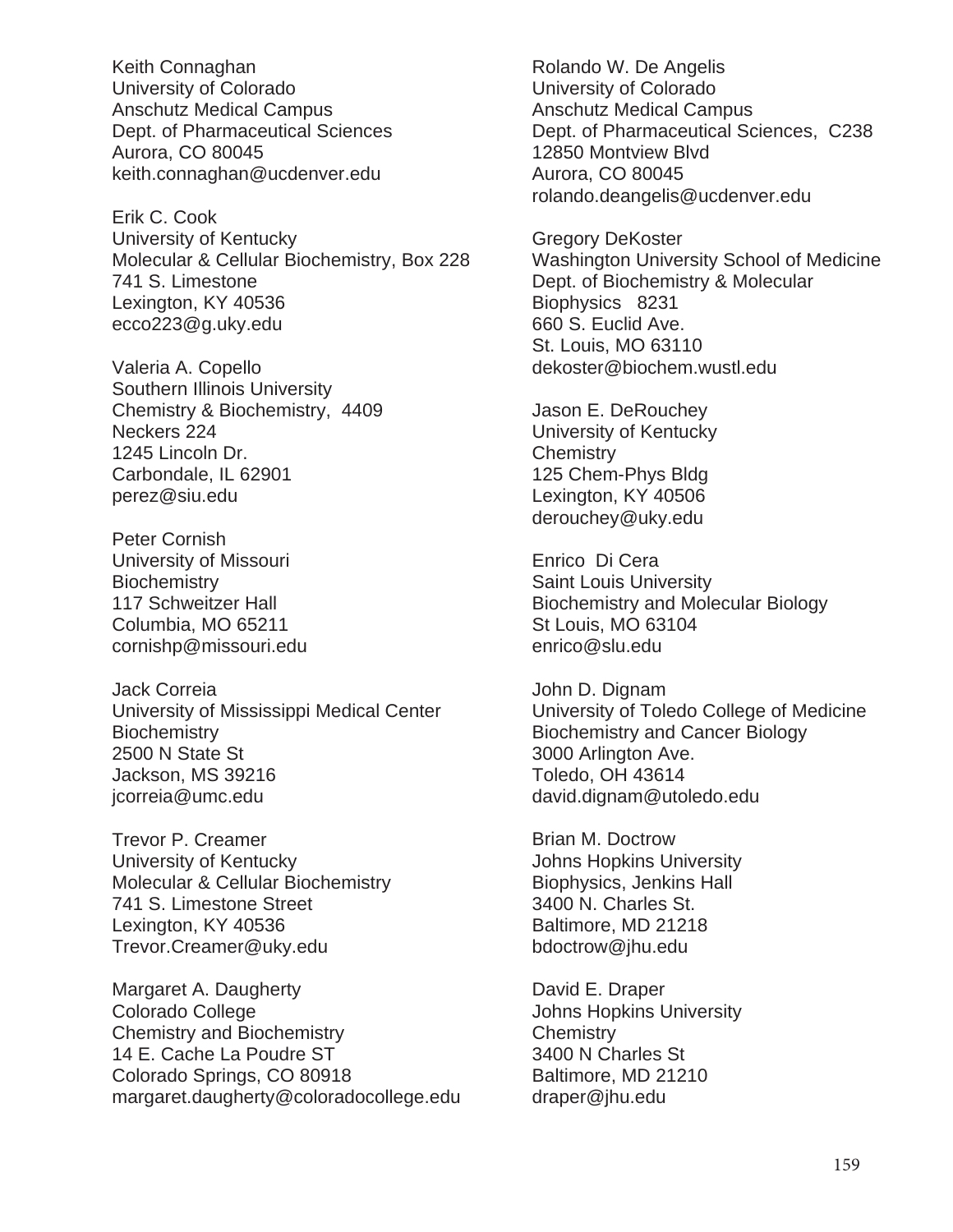Igor Drobnak University of Notre Dame Department of Chemistry and Biochemistry 251 Niewland Science Hall Notre Dame, IN 46556 idrobnak@nd.edu

Matt Dukes University of Mississippi **Chemistry** University, MS 38677 mpdukes@go.olemiss.edu

Tori Dunlap University of Central Arkansas Dept. of Chemistry, Laney Hall 201 Donaghey Ave. Conway, AR 72035 toribo@gmail.com

Cynthia Dupureur University Missouri St. Louis Chemistry & Biochemistry, MC 27 One Univ. Blvd. St. Louis, MO 63121 cdup@umsl.edu

Elizabeth C. Duran University of Alabama at Birmingham **Chemistry** Birmingham, AL 35294 eduran@uab.edu

Nadera R. Elkarmi University of Nebraska Omaha College of Pharmacy Omaha, NE 68198 naderaemail@gmail.com

Joe Emerson Mississippi State University Chemistry, Box 9573 1115 Hand Lab Mississippi State, MS 39762 jemerson@chemistry.msstate.edu

Nicole Fazio University of Colorado Anschutz Medical Campus 12850 E Montview Blvd Aurora, CO 80045 Nicole.Fazio@ColoradoCollege.edu

Erik A. Feldmann Washington University School of Medicine Biochemistry & Molecular Biophysics 660 S. Euclid Ave. St. Louis, MO 63110 feldmanne@biochem.wustl.edu

Aron W. Fenton University of Kansas Medical Center Biochemistry and Molecular Biology, 3030 3901 Rainbow Boulevard Kansas City, KS 66213 afenton@kumc.edu

Christopher J. Fischer University of Kansas Physics and Astronomy, 1082 Malott 1251 Wescoe Hall Dr. Lawrence, KS 66045 shark@ku.edu

Nickolas Fitzkee Mississippi State University Department of Chemistry, Box 9573 Mississippi State, MS 39762 nfitzkee@chemistry.msstate.edu

Karen Fleming Johns Hopkins University **Biophysics** 3400 North Charles Street Baltimore, MD 21218 Karen.Fleming@jhu.edu

Michael G. Fried University of Kentucky Molecular and Cellular Biochemistry BBSRB Building 741 S. Limestone Lexington, KY 40536 michael.fried@uky.edu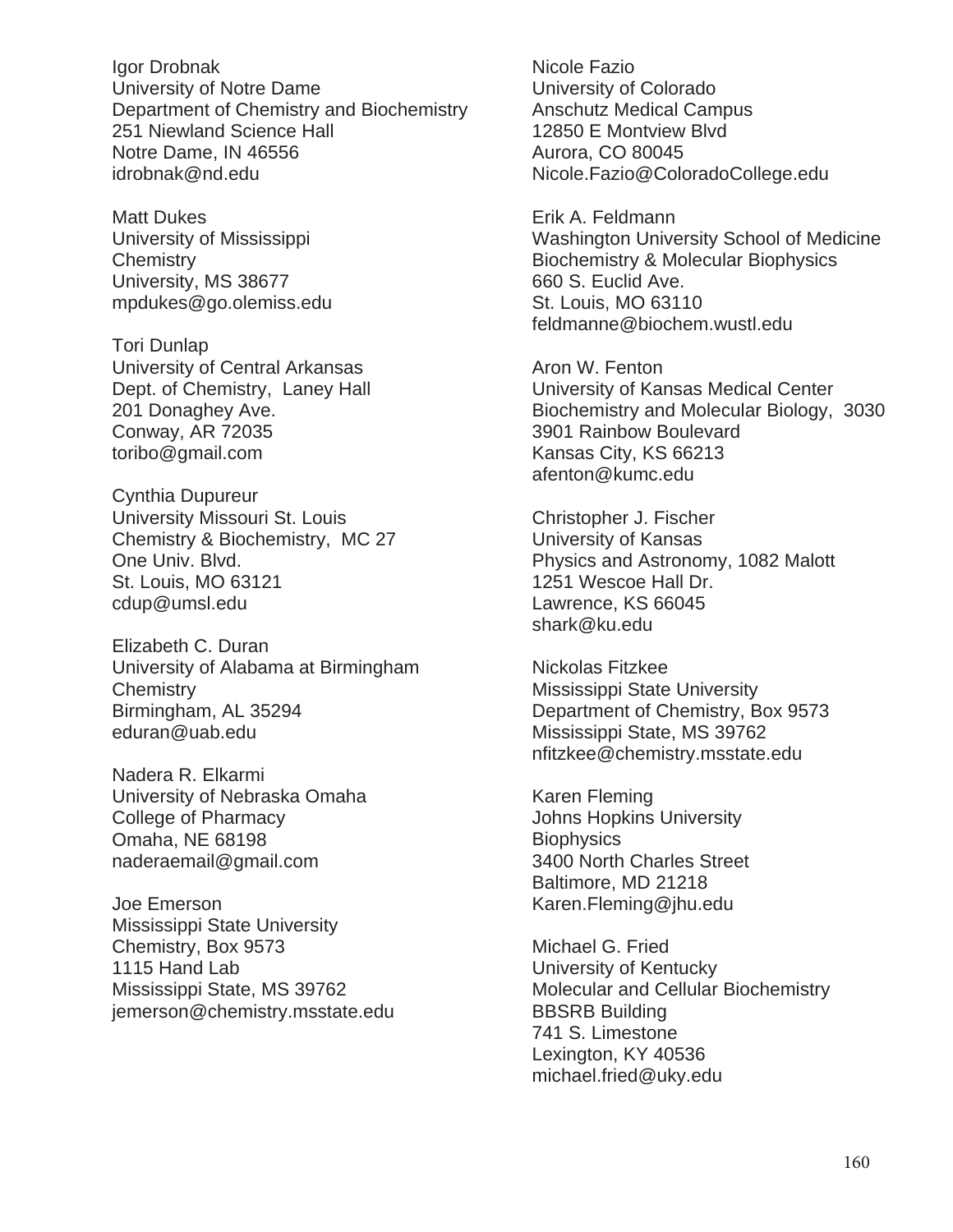Ernesto J. Fuentes University of Iowa **Biochemistry** 51 Newton Rd Iowa City, IA 52242 ernesto-fuentes@uiowa.edu

Roberto Galletto Washington University School of Medicine St. Louis, MO 63110 galletto@biochem.wustl.edu

Bertrand Garcia-Moreno E Johns Hopkins University **Biophysics** 3400 N. Charles St. Baltimore, MD 21218 bertrand@jhu.edu

Kathryn R. Geiger Johns Hopkins University Molecular Biophysics 701 Cathedral St, Apt 1002 Baltimore, MD 21201 krgeiger@jhu.edu

David P. Giedroc Indiana University **Chemistry** 800 E. Kirkwood Avenue Bloomington, IN 47405 giedroc@indiana.edu

Michael K. Gilson University of California - San Diego School of Pharmacy, 736 9500 Gilman Drive La Jolla, CA 92093 mgilson@ucsd.edu

Lisa M. Gloss Washington State University School of Molecular Biosciences Pullman, WA 99164 lmgloss@wsu.edu

Lisa C. Golden University of Iowa Department of Biochemistry Iowa City, IA 52242 lisa-golden@uiowa.edu

Chengxuan Guo University of Iowa **Biochemistry** Iowa City, IA 52242 chengxuan-guo@uiowa.edu 319-335-7894

David Gvarjaladze The Ohio State University Chemistry and Biochemistry Columbus, OH 43210 gvarjaladze.1@osu.edu

Kathleen B. Hall Washington University Medical School Biochemistry/Molecular Biophysics 660 S Euclid Ave, CB 8231 St Louis, MO 63110 kathleenhal@gmail.com

Christine Harmston NanoTemper Technologies, Inc 1001 Bayhill Drive, Suite 200 San Bruno, CA 94066 christine.harmston@nanotempertechnologies.com

Lance M. Hellman Notre Dame Chemistry and Biochemistry Notre Dame, IN 46556 lhellman@nd.edu

Kate L. Henderson Mississippi State University Department of Chemistry Mississippi State, MS 39762 klh567@msstate.edu

Troy Hendrickson University of Minnesota Duluth Department of Chemistry and Biochemistry Duluth, MN 55812 hendr681@d.umn.edu.

Andrew B. Herr University of Cincinnati College of Medicine Molecular Genetics, Biochemistry & Microbiology, ML0524 231 Albert Sabin Way Cincinnati, OH 45267 andrew.herr@uc.edu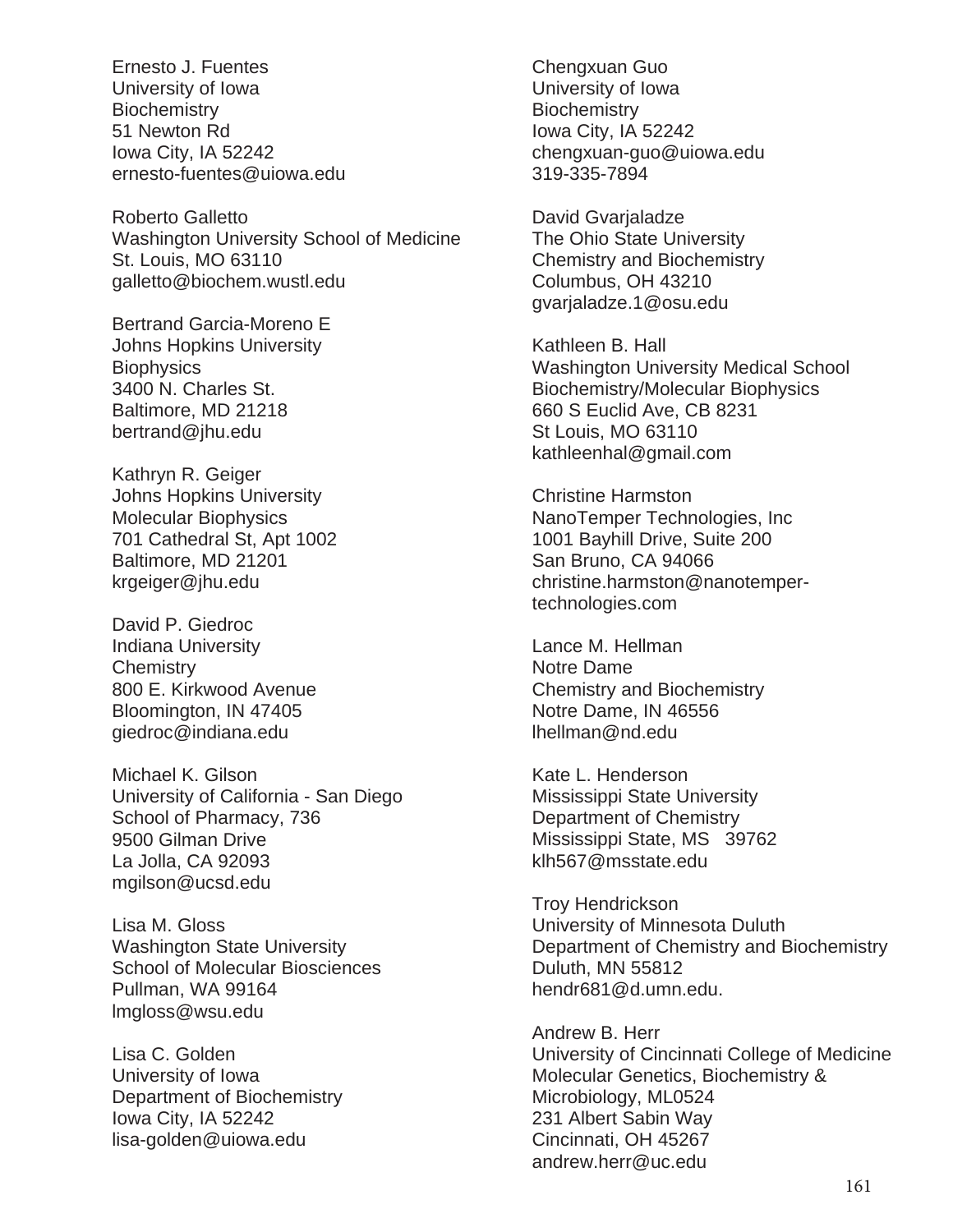Anne Hinderliter University of Minnesota Duluth Department of Chemistry and Biochemistry Duluth, MN 55812 ahinderl@d.umn.edu

Frances C. Hindt University of Iowa Department of Biochemistry Iowa City, IA 52242 frances-hindt@uiowa.edu

James R. Horn Northern Illinois University Dept. Chemistry and Biochemistry DeKalb, IL 60115 jrhorn@niu.edu

Timothy J. Horn Mayo Clinic Biochemistry and Molecular Biology Rochester, MN 55902 Horn.Timothy@mayo.edu

Liam Hovey University of Iowa Carver College of Medicine Department of Biochemistry 4-403 Bowen Science Bldg. 51 Newton Road Iowa City, IA 52242 liam-hovey@uiowa.edu

Hao Ching Hsiao Texas A&M Health Sciences Center Molecular and Cellular Medicine, 1114 440 Rynolds Medical Buidling College Station, TX 77840 haoching@neo.tamu.edu

James M. Hutchison University of Kentucky **Chemistry** Lexington, KY 40506 polohesse108@gmail.com

Giselle Jacobson University of Notre Dame Department of Chemistry and Biochemistry 251 Nieuwland Science Hall Notre Dame, IN 46556 gjacobso@nd.edu

Sriram Jakkaraju Northern Illinois University Department of Chemistry and Biochemistry 60115 Dekalb, IL 60115 sriram.niu@gmail.com

Sarah E. Johnson University of Nebraska Pharmaceutical Sciences Omaha, NE 68198 sarahe.johnson@unmc.edu

Besik Kankia The Ohio State University Chemistry and Biochemistry Columbus, OH 43210 kankia.1@osu.edu

Joseph R. Kasper **Purdue** Medicinal Chemistry and Molecular Pharmacology 575 Stadium Mall Stadium Mall Drive West Lafayette, IN 47907 jkasper@purdue.edu

Irine Khutsishvili University of Nebraska Medical Center Pharmaceutical Sciences 986025 Nebraska Medical Center Omaha, NE 68198 i.khutsishvili@unmc.edu

Sean A. Klein University of Iowa Carver College of Medicine Department of Biochemistry 4-403 Bowen Science Bldg. 51 Newton Road Iowa City, IA 52242 sean-klein@uiowa.edu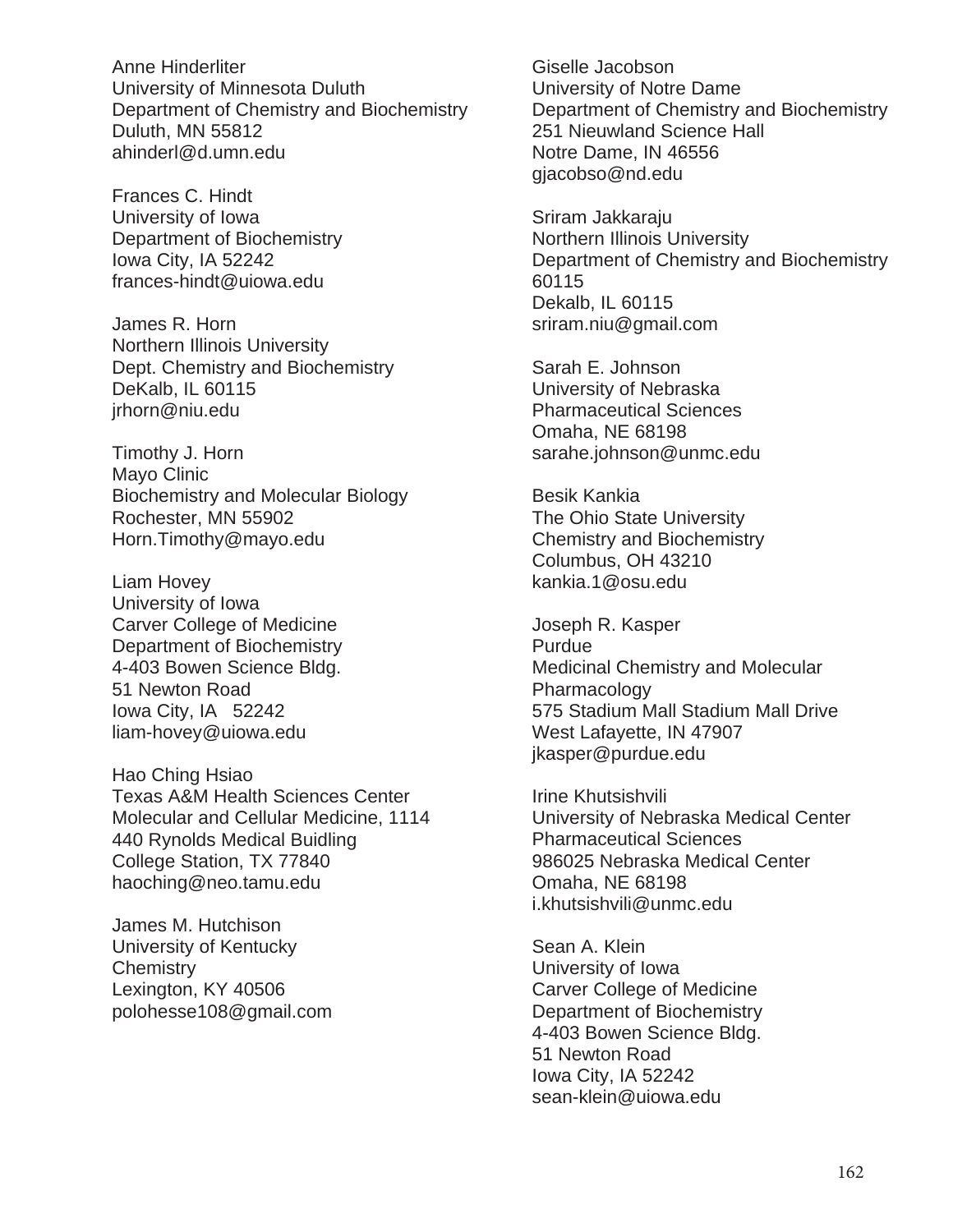Alexandra Klinger University of Pennsylvania Pharmacology 3610 Hamilton Walk Philadelphia, PA 19104 aklinger@upenn.edu

Katrina N. Koc Washington University in Saint Louis **Biochemistry** 660 S Euclid Ave St. Louis, MO 63110 katrina.koc@go.wustl.edu

Rhett A. Kovall University of Cincinnati College of Medicine Molecular Genetics, Biochemistry and **Microbiology** 231 Albert Sabin Way CARE4836 Cincinnati, OH 45267 kovallra@ucmail.uc.edu

Alex Kozlov Wasington University in St. Louis Biochemistry and Molecular Biophysics 660 S. Euclid Ave., 8231 St. Louis, MO 63110 kozlov@wustl.edu

Alexey V. Krasnoslobodtsev University of Nebraska Medical Center Department of Pharmaceutical Sciences Omaha, NE 68105 akrasnos@unmc.edu

Maria Kurnikova Chemistry Department Carnegie Mellon University Pittsburgh, PA 15217 kurnikova@cmu.edu

Katherine D. Launer-Felty University of Connecticut Molecular and Cell Biology, U-3125 91 N. Eagleville Rd. Storrs, CT 6269 katherine.launer-felty@uconn.edu

Vu H. Le Mississippi State University **Chemistry** 310 President Circle Mississippi State, MS 39762 vhl11@msstate.edu

Juliette Lecomte Johns Hopkins University **Biophysics** 34000N Charles St. Baltimore, MD 21218 lecomte\_jtj@jhu.edu

Brian M. Lee Southern Illinois University Carbondale Chemistry and Biochemistry, MC 4409 1245 Lincoln Drive Carbondale, IL 62901 brianlee@siu.edu

Edwin A. Lewis Mississippi State University Chemistry, 9573 Mississippi State, MS 39762 elewis@chemistry.msstate.edu

Jing Li Johns Hopkins University **Biophysics** Mudd Hall 104, 3400 N. Charles St Baltimore, MD 21218 jli75@jhu.edu

Shuxiang Li University of Iowa Department of Biochemistry Iowa City, IA 52242 shuxiang-li@uiowa.edu

Vince LiCata Louisiana State University Biological Sciences Life Sciences Building Baton Rouge, LA 70803 licata@lsu.edu

Jiabei Lin University of Alabama at Birmingham **Chemistry** Birmingham, AL 35294 jiabei@uab.edu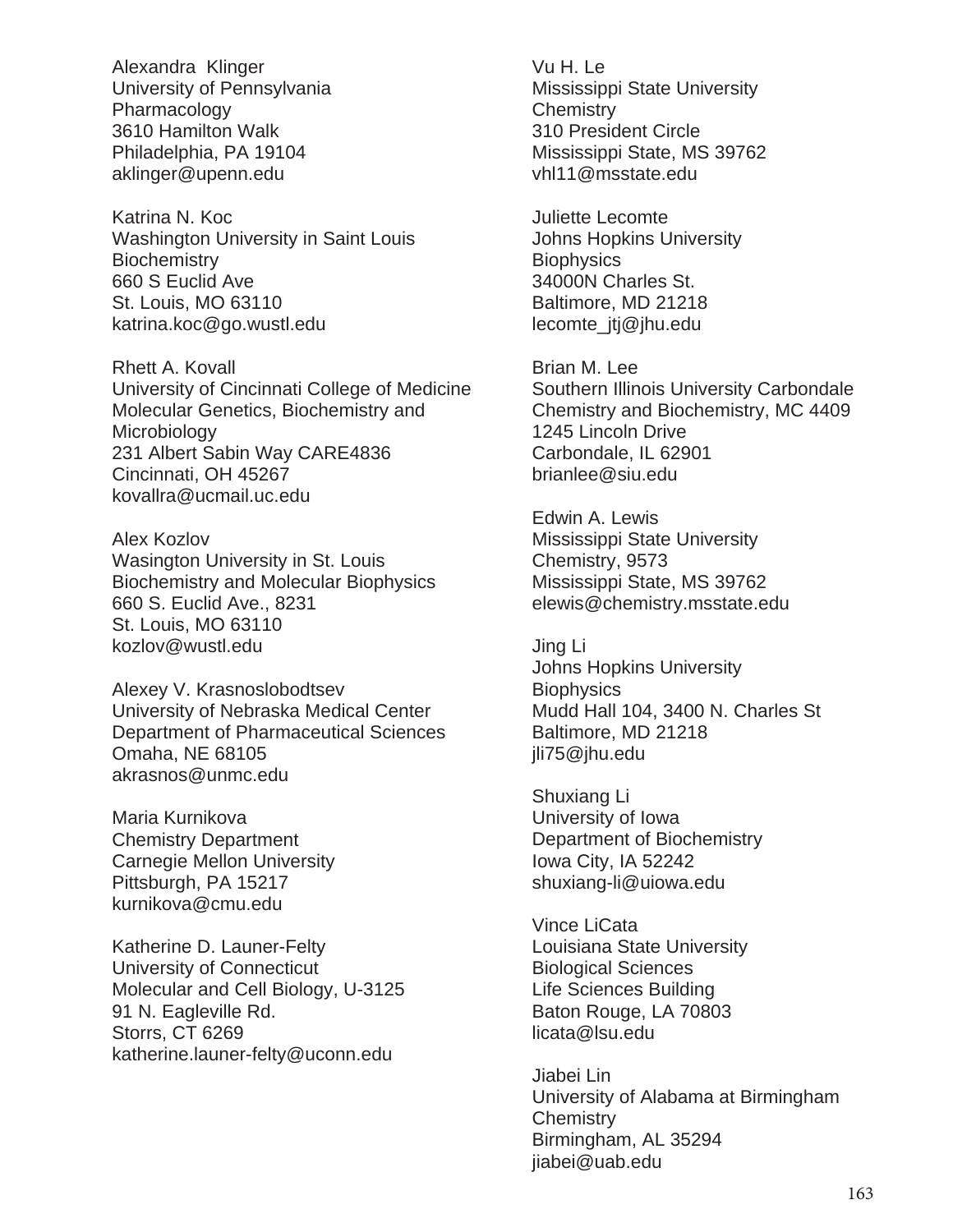Xu Liu University of Iowa Department of Biochemistry 51 Newton Road Iowa City, IA 52242 xu-liu@uiowa.edu

Timothy M. Lohman Washington University Biochemistry and Molecular Biophysics 660 S. Euclid Ave., 8231 St. Louis, MO 63110 lohman@biochem.wustl.edu

Levan Lomidze The Ohio State University Chemistry and Biochemistry Columbus, OH 43210 lomidze.2@osu.edu 614-688-1232

Aaron L. Lucius University of Alabama at Birmingham Department of Chemistry 4404 Longwood Drive Gardendale, AL 35071 allucius@uab.edu

Jamie Luther University of Notre Dame Chemistry & Biochemistry 251 Nieuwland Science Hall Notre Dame, IN 46556 jluther2@nd.edu

Venkata Machha Mississippi State University Chemistry, 9573 Mississippi State, MS 39762 vm236@msstate.edu

Ryan W. Mahling University of Minnesota Duluth Chemistry and Biochemistry Duluth, MN 55812 mahli010@d.umn.edu

George Makhatadze Rensselaer Polytechnic Institute **Biology** 110 8th Street Troy, NY 12065 makhag@rpi.edu

Krishna Mallela University of Colorado Anschutz Medical Campus Department of Pharmaceutical Sciences 12850 E Montview Blvd, C238 Aurora, CO 80045 krishna.mallela@ucdenver.edu

Nasib K. Maluf University of Colorado Denver Department of Pharmaceutical Sciences 12850 E. Montview Blvd, C238 Aurora, CO 80045 karl.maluf@ucdenver.edu

Luis A. Marky University of Nebraska Medical Center Pharmaceutical Sciences 986025 Nebraska Medical Center Omaha, NE 68198 lmarky@unmc.edu

Amy E. Martin Mississippi State University **Chemistry** 1110 Old Mayhew Rd Starkville, MS 39759 aem224@msstate.edu

Dagan C. Marx University of Iowa Carver College of Medicine Department of Biochemistry 4-403 Bowen Science Bldg. 51 Newton Road Iowa City, IA 52242 dagan-marx@uiowa.edu

Daumantas Matulis Vilnius University Biothermodynamics and Drug Design Graiciuno 8 Vilnius, Lithuania -2241 matulis@ibt.lt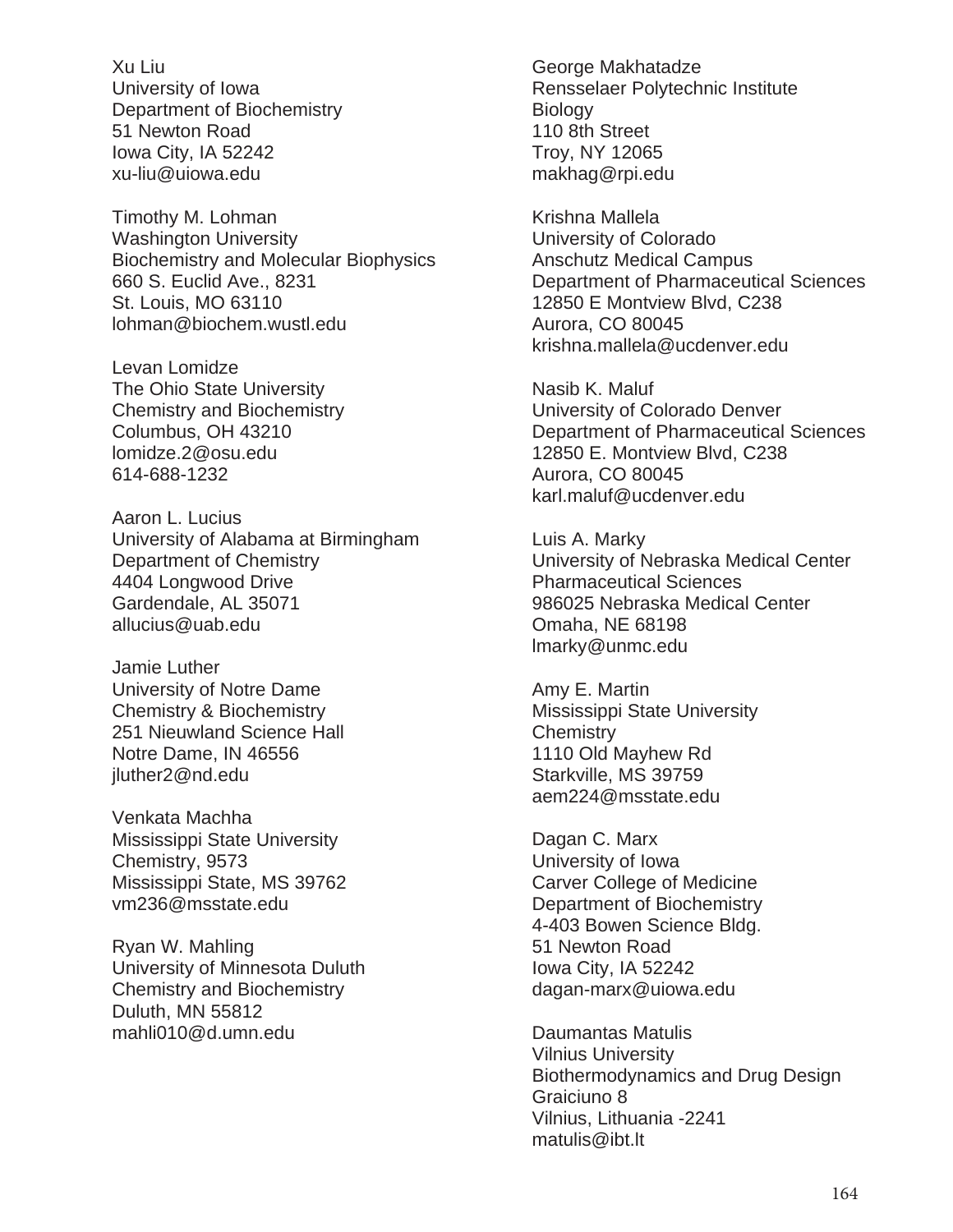Drew E. Menke University of Missouri Columbia **Biochemistry** 117 Schweitzer Hall Columbia, MO 65211 dem4p2@mail.missouri.edu

Reagan Meredith Texas State University **Biochemistry** 2024 Meadowview Dr. San Marcos, TX 78666 Rm1353@txstate.edu

Mark S. Miller University of Iowa Carver College of Medicine Department of Biochemistry 4-403 Bowen Science Bldg. 51 Newton Road Iowa City, IA 52241 mark-s-miller@uiowa.edu

Emma A. Morrison Washington University in St. Louis Biochemistry and Molecular Biophysics 660 S. Euclid Ave, Box 8231 St. Louis, MO 63110 eamorris@wustl.edu

Jeffrey K. Myers Davidson College Chemistry, 7120 Davidson, NC 28035 jemyers@davidson.edu

Whitnee L. Nettles Mississippi State University **Chemistry** Starkville, MS 39759 wlw99@msstate.edu

Binh Nguyen Washington University in St. Louis Biochemistry & Molecular Biophysics 8231 660 S. Euclid Ave St. Louis, MO 63110 bnguyen@wustl.edu

Eric M. Nicholson National Animal Disease Center, USDA Virus and Prion Diseases Research Unit 1920 Dayton Ave., PO Box 70 Ames, IA 50010 eric.nicholson@ars.usda.gov

Linda Nicholson Cornell University Department of Molecular Biology and **Genetics** Cornell University, Ithaca, NY 14853 lkn2@cornell.edu

Afua Nyarko Oregon State University Biochemistry and Biophysics 2011 ALS bldg Corvallis, OR 97331 nyarkoa@onid.orst.edu

Oluwatoni J. Olayiwola University of Iowa **Biochemistry** Iowa City, IA 52242 oluwatoni-olayiwola@uiowa.edu

Daniel J. Parente University of Kansas Medical Center Biochemistry and Molecular Biology, 3030 3901 Rainbow Blvd Kansas City, KS 66160 dparente@kumc.edu

Tamar Partskhaladze The Ohio State University Department of Chemistry and Biochemistry Columbus, OH 43210 partskhaladze.1@osu.edu

Susan Pedigo University of Mississippi Chemistry and Biochemistry Coulter Hall University, MS 38677 spedigo@olemiss.edu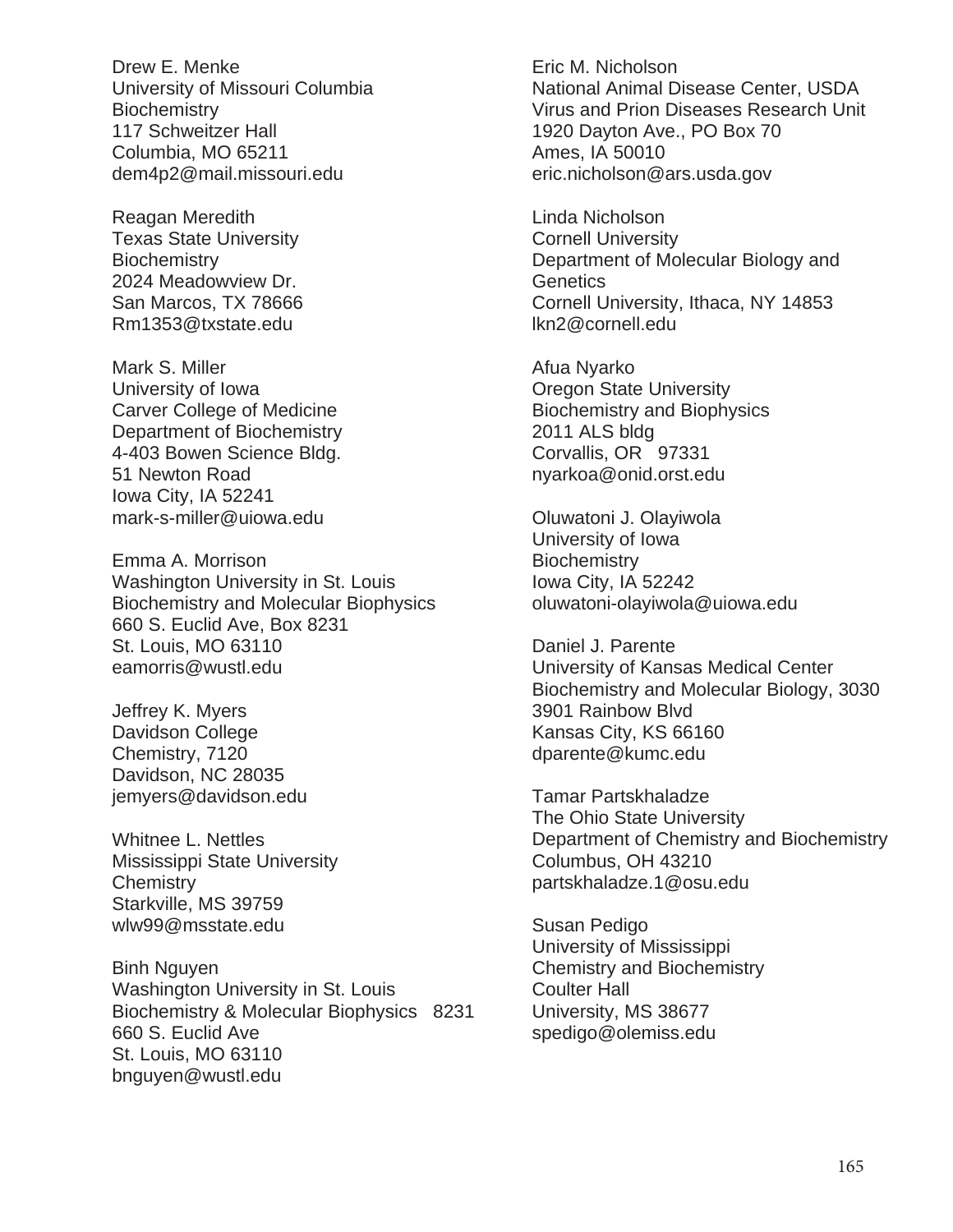Romel B. Perez Texas State University **Biochemistry** 1400 Clarewood Dr. Apt. 432 San Marcos, TX 78666 rbp22@txstate.edu

Gabriela C. Perez-Alvarado Southern Illinois University Chemistry & Biochemistry 4409, Neckers 146I 1245 Lincoln Dr. Carbondale, IL 62901 perez@siu.edu

Vytautas Petrauskas Vilnius University Institute of Biotechnology Biothermodynamics and Drug Design Vilnius, Lithuania 2241 vytautas.petrauskas@bti.vu.lt

Lois Pollack Cornell University Applied & Engineering Physics 271 Clark Hall Ithaca, NY 14853 lp26@cornell.edu 607-255-8695

Lauren L. Porter Potomac Affinity Proteins 9601 Medical Center Dr., #330 Rockville, MD 20855 lperski2@jhu.edu

Nicola Pozzi Saint Louis University Edward A. Doisy Research Center Dept. of Biochemistry & Molecular Biology 1100 South Grand Ave St. Louis, MO 63104 nicolapozzi@gmail.com

Matthew R. Preimesberger Johns Hopkins University T.C. Jenkins Dept. of Biophysics 3400 N. Charles St. Baltimore, MD 21218 matt.preimesberger@gmail.com

Anika M. Rannikko University of Minnesota Duluth Department of Chemistry and Biochemistry Duluth, MN 55812 ranni005@d.umn.edu

Calliste Reiling University of Nebraska Medical Center Pharmaceutical Sciences Omaha, NE 68198 calliste.reiling@unmc.edu

Daniel E. Richman Johns Hopkins University **Biophysics** Baltimore, MD 21210 d.e.richman@jhu.edu

Aaron C. Robinson Johns Hopkins University Department of Biophysics Jenkins Hall Room 110 3400 N Charles St Baltimore, MD 21218 aaronr561@yahoo.com

Andrew Robertson National Psoriasis Foundation Research 405 S. Summit St. Iowa City, IA 52240 arobertson@psoriasis.org

Catherine A. Royer Rensselaer Polytechnic Institute Biological Sciences 110 8th Street Troy, NY 12180 catherine.royer@cbs.cnrs.fr

David Scott School of Bioscience University of Nottingham Sutton Bonington Campus Leicestershire, LE12 5RD, UK david.scott@nottingham.ac.uk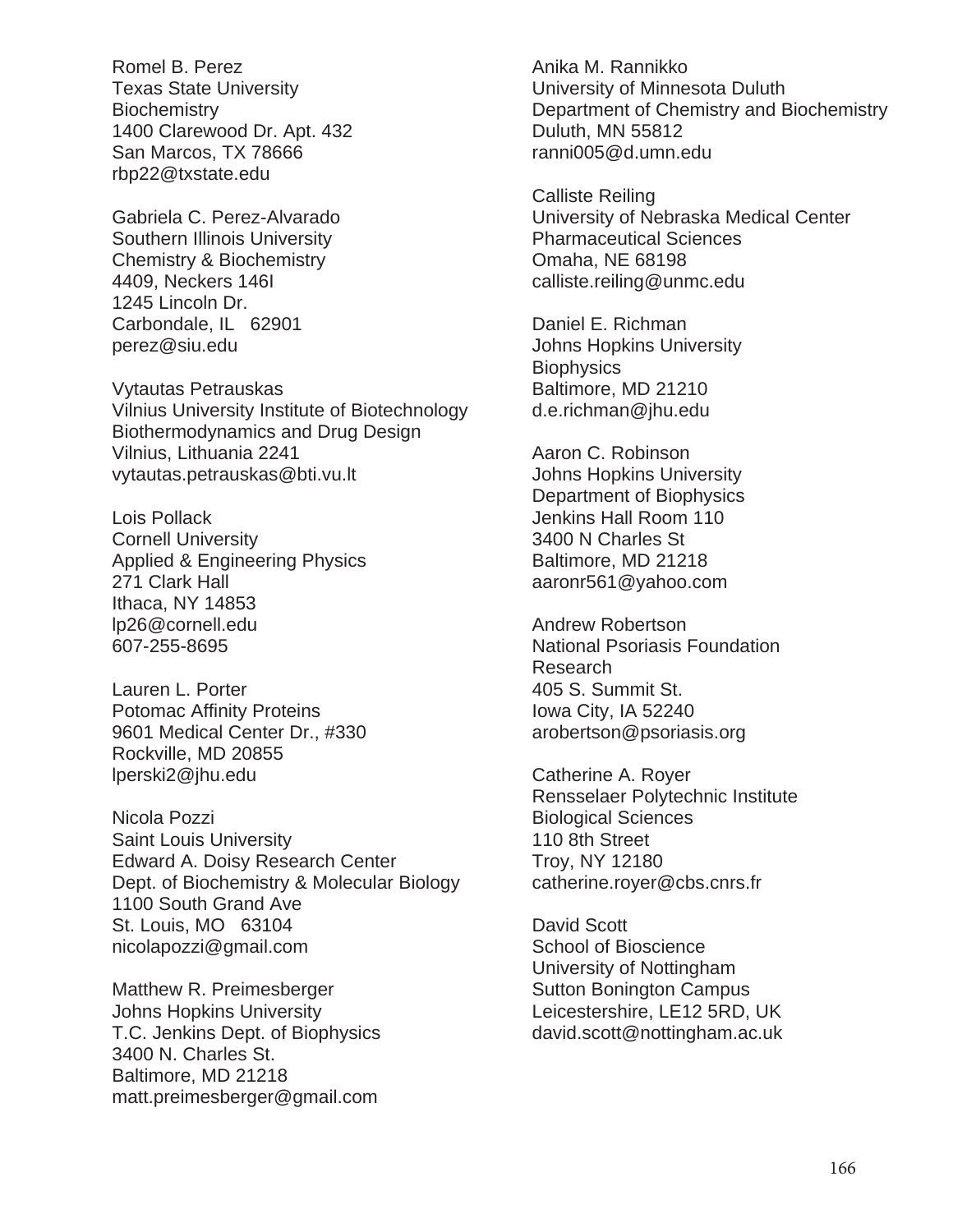Kevin A. Sforza Johns Hopkins University **Biophysics** 2961 Keswick Rd Baltimore, MD 21211 sforza.kevin@gmail.com

Madeline A. Shea University of Iowa Carver College of Medicine Department of Biochemistry 4-403 Bowen Science Bldg. 51 Newton Road Iowa City, IA 52242 madeline-shea@uiowa.edu

Catie Shelton University of Cincinnati College of Medicine Molecular Genetics, Biochemistry & **Microbiology** Cincinnati, OH 45267 leimbacf@mail.uc.edu

Scott A. Showalter The Pennsylvania State University Department of Chemistry 104 Chemistry Building University Park, PA 16802 sas76@psu.edu

Scott A. Shubert University of Iowa **Biochemistry** Iowa City, IA 52242 scott-shubert@uiowa.edu

Michael J. Simon Washington University in St. Louis Biochemistry & Molecular Biophysics 660 S. Euclid Ave St. Louis, MO 63109 simonm@biochem.wustl.edu

Prem K. Sinha Penn State College of Medicine Biochemistry and Molecular Biology, H171 500 University Drive Hershey, PA 17033 pks14@psu.edu

Christopher Smith Northern Illinois University Department of Chemistry & Biochemistry Dekalb, IL 60115 csmith57@niu.edu

Jaime Sorenson Johns Hopkins University Department of Biophysics 3400 N. Charles Street Baltimore, MD 21218 jsorens6@jhu.edu

Ana-Maria Soto Towson University Dept. Chemistry 8000 York Road Towson, MD 21252 asoto@towson.edu

Gavin M. Sowa Southern Illlinois University-Carbondale Chemistry and Biochemistry MC 4409 1245 Lincoln Dr. Carbondale, IL 62901 Gavin.Sowa@siu.edu

Ryan P Stafford University of Alabama at Birmingham Department of Chemistry Birmingham, AL 35294 rstaff@uab.edu

Walter Stafford Boston Biomedical Research Institute AUCRL 64 Grove Street Watertown, MA 02472 wstafford3@walterstafford.com

Wyatt Strutz NanoTemper Technologies, Inc 1001 Bayhill Drive, Suite 200 San Bruno, CA 94066 christine.harmston@nanotempertechnologies.com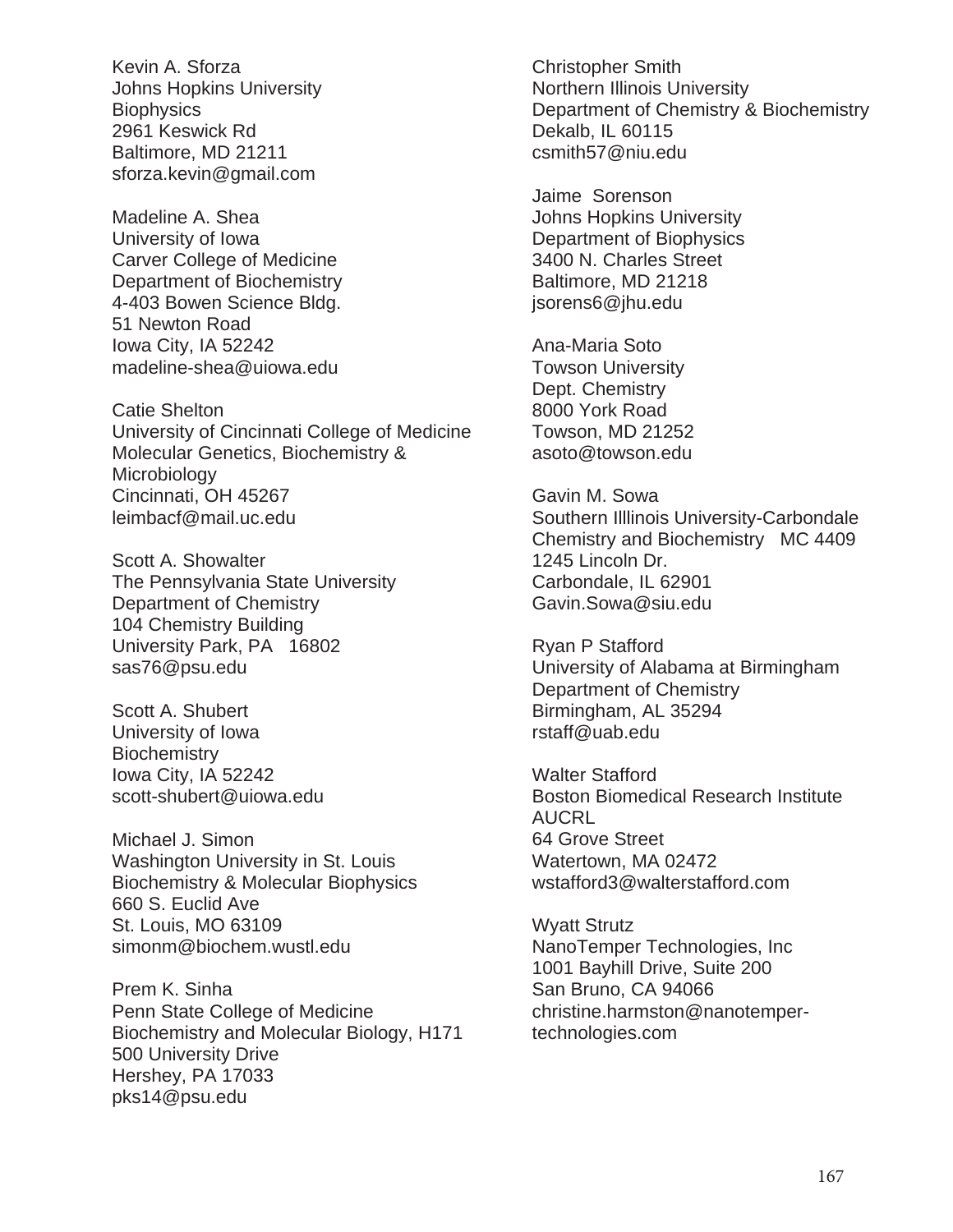Liskin Swint-Kruse University of Kansas Medical Center Biochem & Mol BIol MSN 3030 3901 Rainbow Blvd Kansas City, KS 66160 lswint-kruse@kumc.edu

Nassif H. Tabaja University of Cincinnati Molecular Genetics, Biochemistry, and Microbiology, CARE 4836 231 Albert Sabin Way Cincinnati, OH 45267 tabajanf@mail.uc.edu

Kristin M. Tefft University of Iowa Carver College of Medicine Department of Biochemistry 4-403 Bowen Science Building 51 Newton Road Iowa City, IA 52242 kristin-tefft@uiowa.edu

Mahendra B. Thapa University of Cincinnati **Physics** 688 Riddle Rd., apt # 1400 F Cincinnati, OH 45220 thapamb@mail.uc.edu

Alexander Tischer Mayo Clinic **Hematology** Stabile Bldg 6th floor Rochester, MN 55901 tischer.alexander@mayo.edu

Nitija Tiwari University of Iowa **Biochemistry** 51 Newton Road Iowa City, IA 52242 nitija-tiwari@uiowa.edu

Robert J. Trachman Johns Hopkins University **Biophysics** 208 W. 29th St. Baltimore, MD 21218 rtrachman@jhu.edu

Amber R. Truitt Towson University **Chemistry** 119 Olen Dr. Glen Burnie, MD 21061 atruit1@students.towson.edu

Shang-Pu Tsai Texas A&M Health Science Center Molecular and Cellular Medicine 440 Reynolds Medical Building College Station, TX 77843 tsai@medicine.tamhsc.edu

Elena Vasilieva University of Missouri St. Louis **Chemistry** 10366 Sannois Drive Apt.4 St. Louis, MO 63146 evz7c@mail.umsl.edu

Yogambigai Velmurugu Univeristy of Illinois, Chicago Physics MC273 845 West Taylor street Chicago, IL 60607 vyogam2@uic.edu

Austin Vogt Saint Louis University Edward A. Doisy Department of Biochemistry and Molecular Biology 6114 Washington Blvd St. Louis, MO 63112 advogt@gmail.com

Nagamani Vunnam University of Mississippi Chemistry and Biochemistry 122 Coulter Hall University, MS 38677 nvunnam@olemiss.edu

Herschel V. Wade Johns Hopkins University School of Medicine Biophys. Biophys. Chem 725 N Wolfe Street Baltimore, MD 21205 herschel.wade@jhmi.edu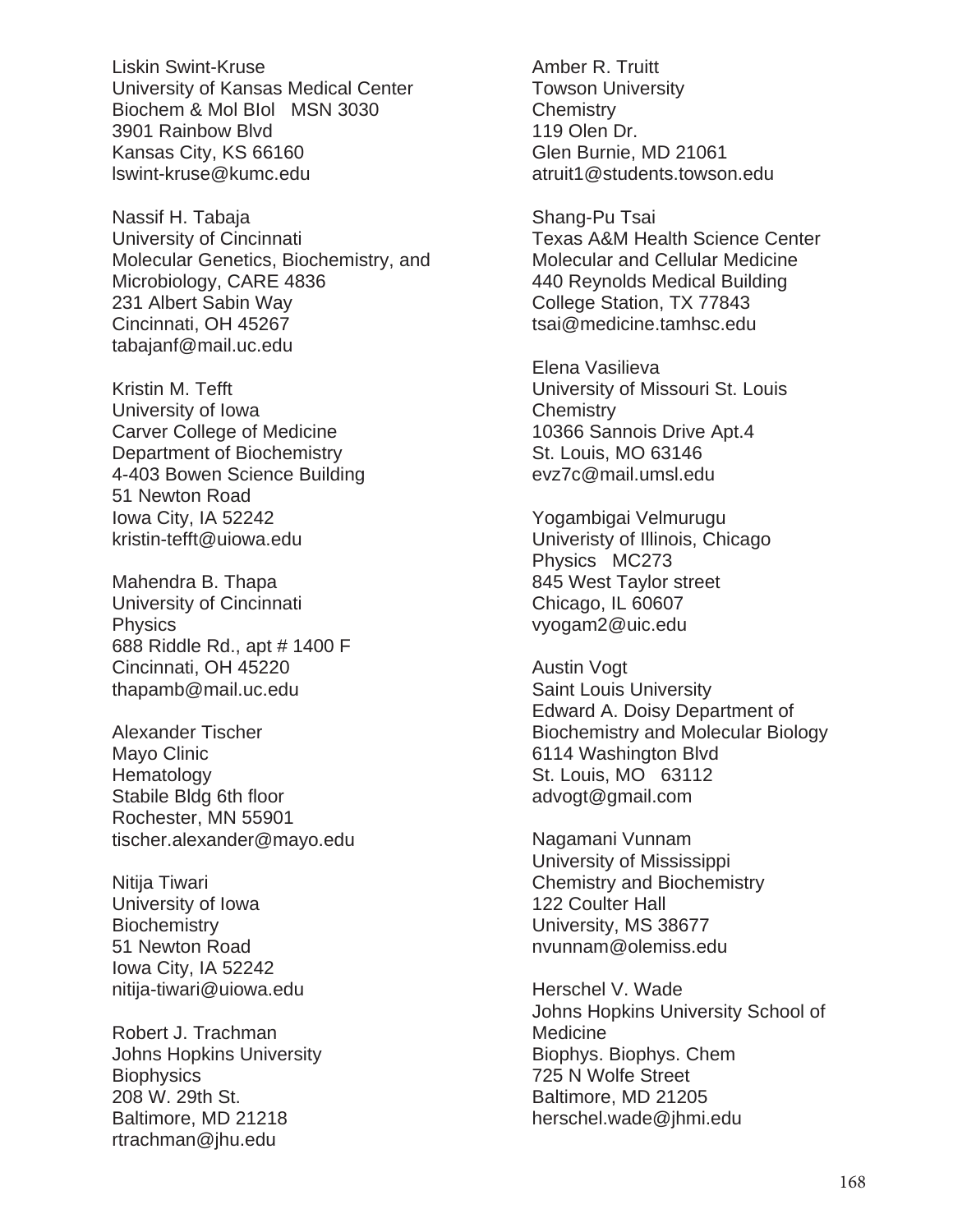Vincent M. Waldman Washington University Biochemistry and Molecular Biophysics St. Louis, MO 63118 waldmanv@biochem.wustl.edu

Jaycob D. Warfel Louisiana State University Biological Sciences 1788 Mullen Drive Baton Rouge, LA 70810 jwarfe1@lsu.edu

Clarissa Weaver University of Alabama at Birmingham **Chemistry** 901 14th St S Birmingham, AL 35294 cldurie@uab.edu

Steven T. Whitten Texas State University Chemistry and Biochemistry 601 University Drive San Marcos, TX 78666 steve.whitten@txstate.edu

Sandra G. Williams Washington University Biochemistry & Molecular Biophysics 660 S Euclid Ave St Louis, MO 63110 williamss@msnotes.wustl.edu

Robert Wright University of Mississippi Medical Center **Biochemistry** Jackson, MS 39202 rtwright@umc.edu

Randy Wadkins Department of Chemistry and Biochemistry University of Mississippi University, MS 38677 rwadkins@olemiss.edu

Huizhong Xu Carnegie Mellon University **Chemistry** 4400 Fifth Ave Pittsburgh, PA 15213 hxu1@andrew.cmu.edu

Yujia Xu Hunter College **Chemistry** 695 Park Ave. New York, NY 10065 yujia.xu@hunter.cuny.edu

Dinesh K. Yadav Mississippi State University Chemistry PO Box 9573 Mississippi State, MS 39762 dky12@msstate.edu

Xiaolu Zhang University of Kentucky **Chemistry** 505 Rose Street Lexington, KY 40506 xiaolu.zhang@uky.edu

Yue Zhang Mississippi State University Department of Chemistry Mississippi State, MS 39762 yz302@msstate.edu

Xinji Zhu Louisiana State University Biological Sciences Life Sciences Building Baton Rouge, LA 70803 xinjizhu1989@gmail.com

Valeria Zai-Rose University of Mississippi Medical Center **Biochemistry** Jackson, MS 39216 vzairose@umc.edu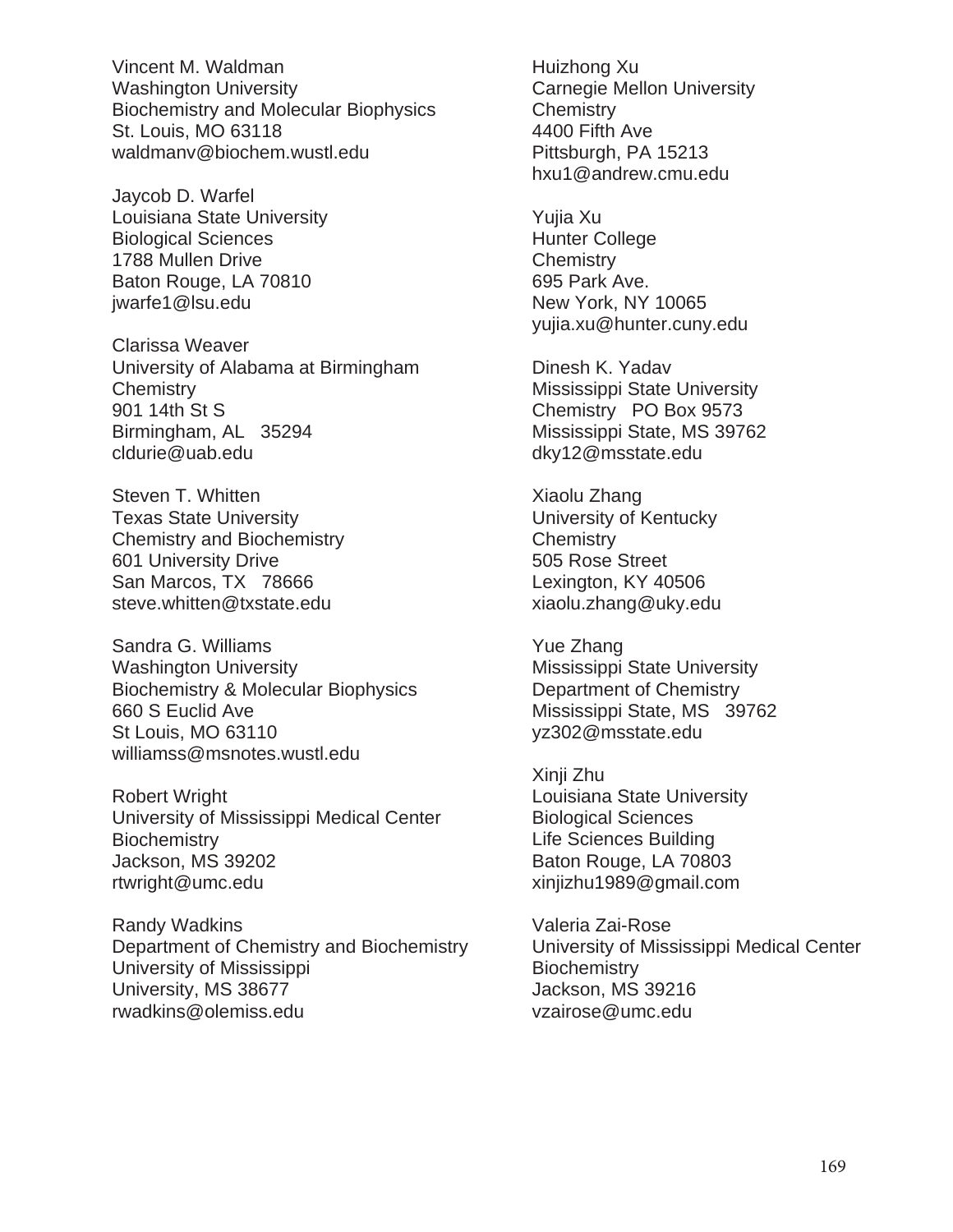Michael T. Zimmermann Mayo Clinic Division of Biomedical Statistics and Informatics Department of Health Sciences Research Rochester, MN 55905 Zimmermann.Michael@mayo.edu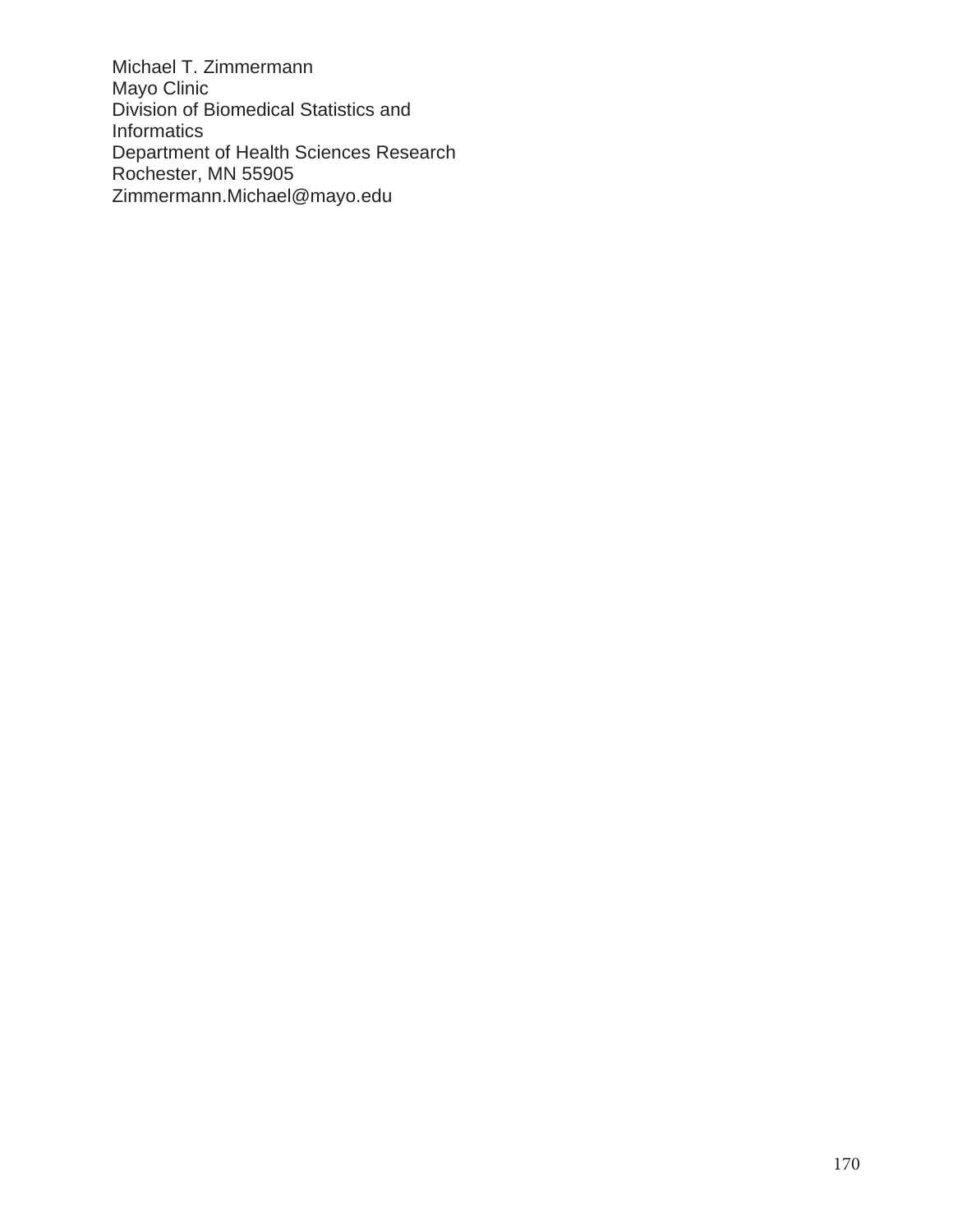## **Participants by Lab**

Ugur Akgun Lab Ugur Akgun

Anjum Ansari Lab Yogambigal Velmurugu

Matthew Auton Lab Matthew Auton Alexander Tischer Michael Zimmermann

Paul Axelsen Lab Alexandra Klinger

David Bain Lab David Bain Keith Connaghan Rolando De Angelis Nasib Maluf Nicole Fazio

Brian Baker Lab Brian Baker Cory Ayres Sydney Blevins Lance Hellman

Elisar Barbar Lab Afua Nyarko

Doug Barrick Lab Doug Barrick Kathryn Geiger Kevin Sforza

Dorothy Beckett Lab Dorothy Beckett

Sarah Bondos Lab Sarah Bondos Kelly Churion Hao Ching Hsiao Shang-pu Tsai

Philip Bryan Lab Lauren Porter

Patricia Clark Lab Patricia Clark Micayla Bowman Igor Drobnak Giselle Jacobson Jamie Luther

Jim Cole Lab Jim Cole Katherine Launer-Felty

Peter Cornish Lab Peter Cornish Drew Menke

Jack Correia Lab Jack Correia Valeria Zai-Rose Robert Wright

Trevor Creamer Lab Trevor Creamer Erik Cook

Peggy Daugherty Lab Peggy Daugherty

Jason DeRouchey Lab Jason DeRouchey Min An James Hutchison Xiaolu Zhang

Enrico Di Cera Lab Enrico Di Cera Nicola Pozzi Austing Vogt

John Dignam Lab John Dignam

David Draper Lab David Draper Robert Trachman

Tori Dunlap Lab Tori Dunlap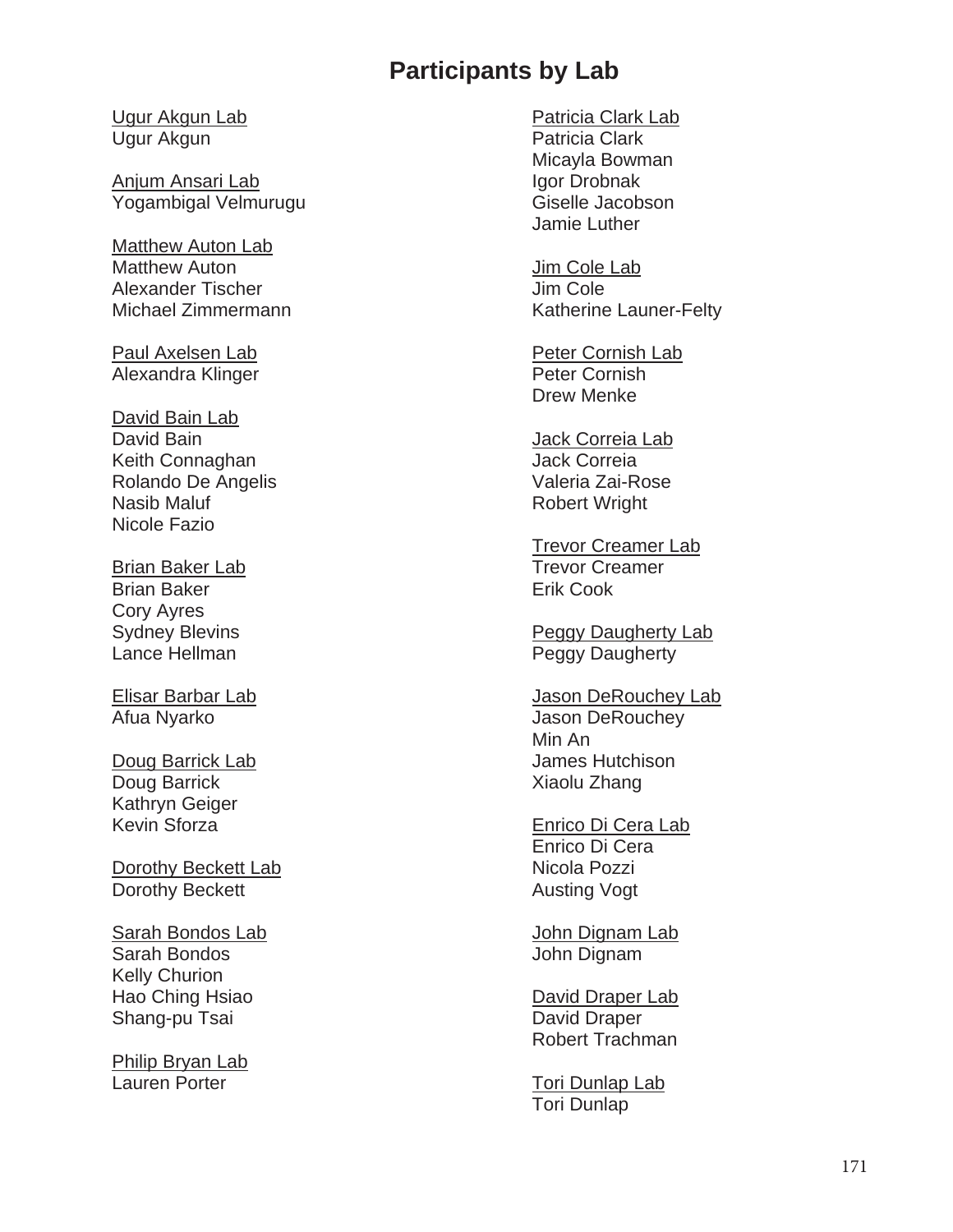Cynthia Dupureur Lab Cynthia Dupureur Elena Vasilieva

Adrian Elcock Lab Casey Andrews Reid Brown Chengxuan Guo Shuxiang Li Oluwatoni Olayiwola Scott Shubert

Joe Emerson Lab Joe Emerson Or Benet Kate Henderson Amy Martin Whitnee Nettles

Aron Fenton Lab Aron Fenton

Christopher Fischer Lab Christopher Fischer

Nicholas Fitzkee Lab Nicholas Fitzkee Dinesh Yadav Yue Zhang

Karen Fleming Lab Karen Fleming

Michael Fried Lab Michael Fried

Ernesto Fuentes Lab Ernesto Fuentes Lisa Golden Frances Hindt Xu Liu Nitija Tiwari

David Fushman Lab Carlos Castaneda

Roberto Galleto Lab Roberto Galleto Erik Feldmann Katrina Koc

Bertrand Garcia-Moreno E. Lab Bertrand Garcia-Moreno E. Peregrine Bell-Upp Brian Doctrow Daniel Richman Aaron Robinson Jaime Sorenson Jose Caro

David Giedroc Lab David Giedroc

Michael Gilson Lab Michael Gilson

Lisa Gloss Lab Lisa Gloss

Kathleen Hall Lab Kathleen Hall Gregory DeKoster Sandra Williams

Katherine Hezler-Wildman Lab Emma Morrison

Andrew Herr Lab Andrew Herr Catherine Chaton Catie Shelton

Vincent Hilser Lab Jing Li

Anne Hinderliter Lab Anne Hinderliter Ryan Mahling Anika Rannikko Troy Hendrickson

James Horn Lab James Horn Sriram Jakkaraju Christopher Smith

Besik Kankia Lab Besik Kankia David Gvarjaladze Levan Lomidze Tamar Partskhaladze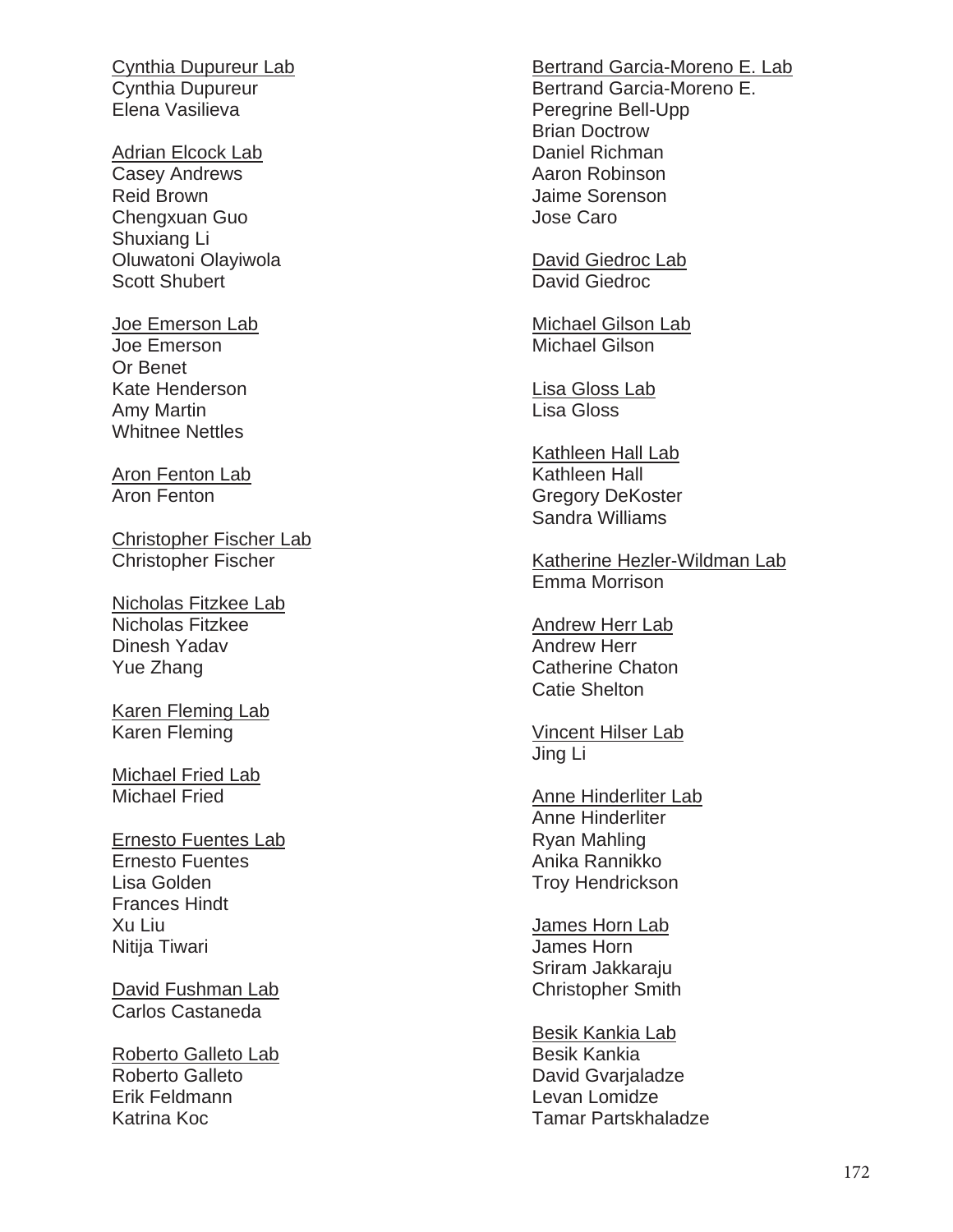Rhett Kovall Lab Rhett Kovall Kelly Collins Nassif Tabaja

Maria Kurnikova Lab Maria Kurnikova

Juliette Lecomte Lab Juliette Lecomte Matthew Preimesberger

**Brian Lee Lab** Brian Lee Gavin Sowa

Edwin Lewis Lab Edwin Lewis Vu Le Venkata Machha

Vince LiCata Lab Vince LiCata Tod Baker Hiromi Brown Jaycob Warfel Xinji Zhu

Timothy Lohman Lab Timothy Lohman Alex Kozlov Binh Nguyen Michael Simon Vincent Waldman

Aaron Lucius Lab Aaron Lucius Elizabeth Duran Jiabei Lin Ryan Stafford Clarissa Weaver

Yuri Lyubchenko Lab Alexey Krasnoslobodtsev

George Makhatadze Lab George Makhatadze

Krishna Mallela Lab Krishna Mallela

Maumita Mandal Lab Huizhong Xu

Luis Marky Lab Luis Marky Nadera Elkarmi Sarah Johnson Irine Khutsishvili Calliste Reiling

Daumantas Matulis Lab Daumantas Matulis Vytautas Petrauskas

Jeffery Myers Lab Jeffery Myers

NanoTemper Technologies, Inc. Chrisine Harmston Wyatt Strutz

Eric Nicholson Lab Eric Nicholson

Linda Nicholson Lab Linda Nicholson

Chiwook Park Lab Chen Chen Joseph Kasper

Susan Pedigo Lab Susan Pedigo Matt Dukes Nagamani Vunnam

Gabriela Perez-Alvarado Lab Gabriela Perez-Alvarado Valeria Copello

Lois Pollack Lab Lois Pollack

Marina Ramirez-Alvarado Lab Luis Blancas-Mejia Timmothy Horn

Mark Rance Lab Mahendra Thapa